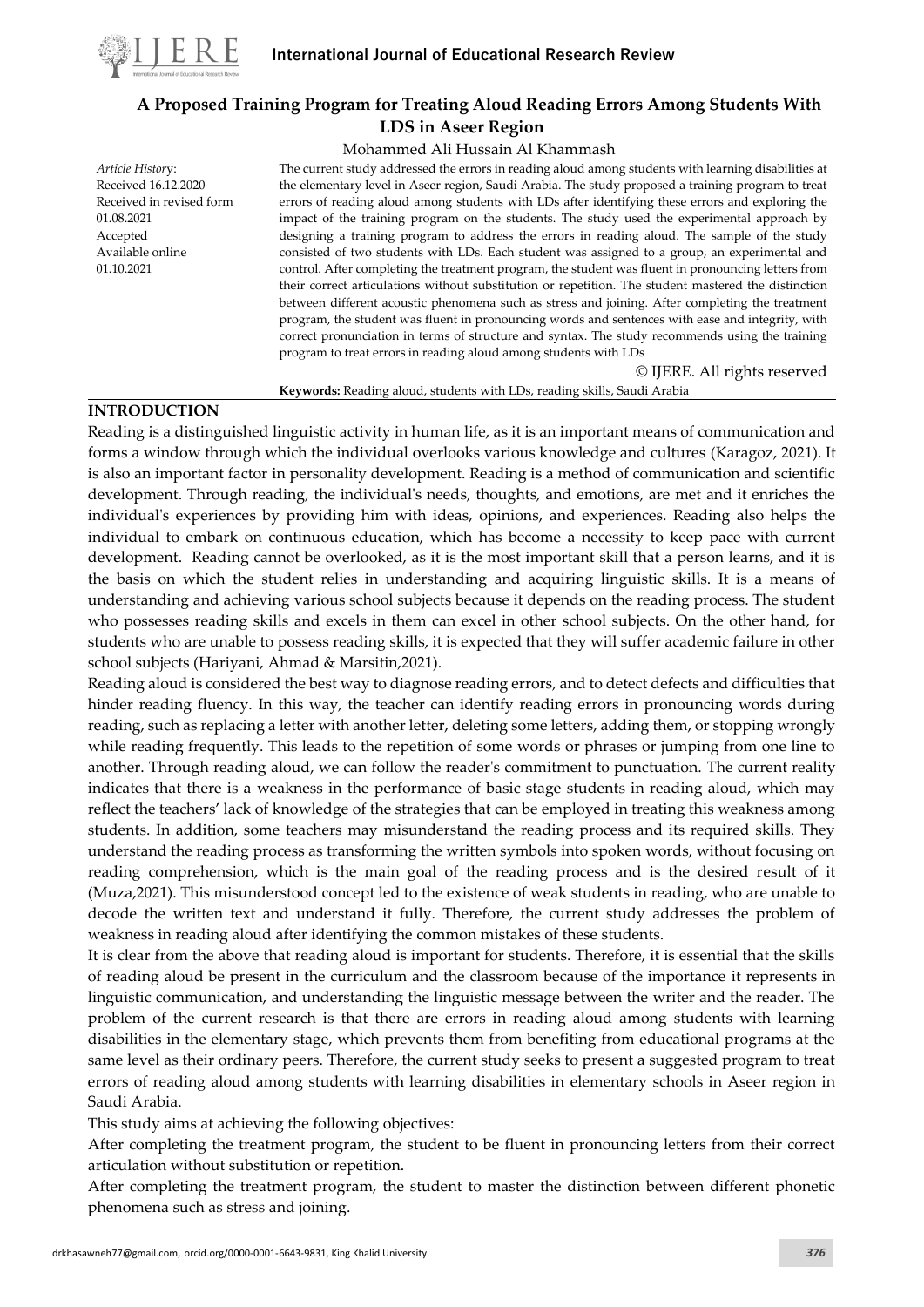After completing the treatment program, the student to be fluent in pronouncing words and sentences with ease and integrity, pronouncing correctly in terms of structure and syntax.

After completing the program, the student to be able to control the words that he reads correctly.

The present study seeks to give answers to the following research questions:

1.What are the common errors students make during reading aloud?

2.Are there statistically significant differences between the scores of the experimental group and the control group in the post-test for reading aloud due to the training program?

The significance of this study stems lies in the problems students with learning disabilities face in the skills of reading aloud, which has negative effects on the nature of their adaptation in school and keeping pace with their ordinary peers at the level of academic achievement. The results of the study could help teachers and educators to use better techniques to treat errors in reading aloud among students with LDs.

There are several limitations to the generalization of the results of this study, such as the time limitations, as the study was conducted in the second semester in 2020. The study was applied in Aseer region in Saudi Arabia. The thematic limitations included tackling the topic of suggesting a training program to treat the errors in loud reading. The study was only applied to fourth-grade students with LDs.

## *Literature Review*

There are many definitions of reading aloud. Some scholars defined it as "the shape of the letter and the word and mastering the skills of pronouncing them correctly, with the ability to vocalize the meanings and how to accent and intonate, and that the reciter's voice carries the meanings indicated by the punctuation marks" (MAl-Naqa and Hafez, 2006). Beja (2010) defined reading as a process of recognizing letters and words and pronouncing them. A good reader can pronounce written words well, free of errors. This concept directed studies and research to the physical aspects related to reading such as eye movements and speech organs.

Reading is defined as a mental psychological process that includes the ability to convert written symbols into spoken symbols. Reading is one of the basic psychological processes that require several mental processes necessary for their emergence. It is also one of the basic skills that make up the cognitive dimension for the child, and a major goal of the learning process. Reading is divided into silent reading and aloud reading (Al-Waqfi, 2015).

Reading aloud is one of the basic language arts that have received great attention from researchers in language education and exceeded their interest in the rest of the other language arts, including listening, speaking, and writing. The source of that interest is their feeling of the importance of reading aloud and the greatness of its significance in people's lives throughout the ages (Yunus, 2015).

## Reading skills

Recognition skills are the first step in learning to read, and they are - as well - one of the most important skills that the reader needs. The reader must be able to connect between symbols and their sounds to perform correctly in reading. These words often have connotations known to the learner and related to his environment and his life that he experienced before coming to school (Ahmed, 2015).

Another important skill is comprehension, which is one of the skills that the student should master. Comprehension means understanding the ideas presented by the writer. The written symbol carries a message and defines the feelings and emotions. The mere pronunciation of the symbol without understanding is not useful. However, pronouncing the symbol should be a way to recognize the ideas behind it. In this way, reading becomes a means of communication with others. The importance of understanding is evidenced by the fact that reading is an important medium for broadening the intellectual horizons of the young person, as well as the skill of comprehending reading enables the reader to benefit from the knowledge of civilizations (Yunus, 2015).

Expressive performance skills and fluency is another important skill. Performance is the use of physical expressions that help to understand the meaning during reading, and the representation of the phonological performance of different methods that help to understand the meaning, and the diversification of the phonemic layers.

## *Previous Studies*

Al-Noor (2019) identified the difficulties of learning to read aloud among female students of grades four and five in the elementary stage in Al-Ahsa governorate and their relationship to the socio-economic situation of the family. The study sample was (73) female students. The researcher applied a questionnaire on the difficulties of learning to read aloud among students, in addition to a questionnaire for estimating the socio-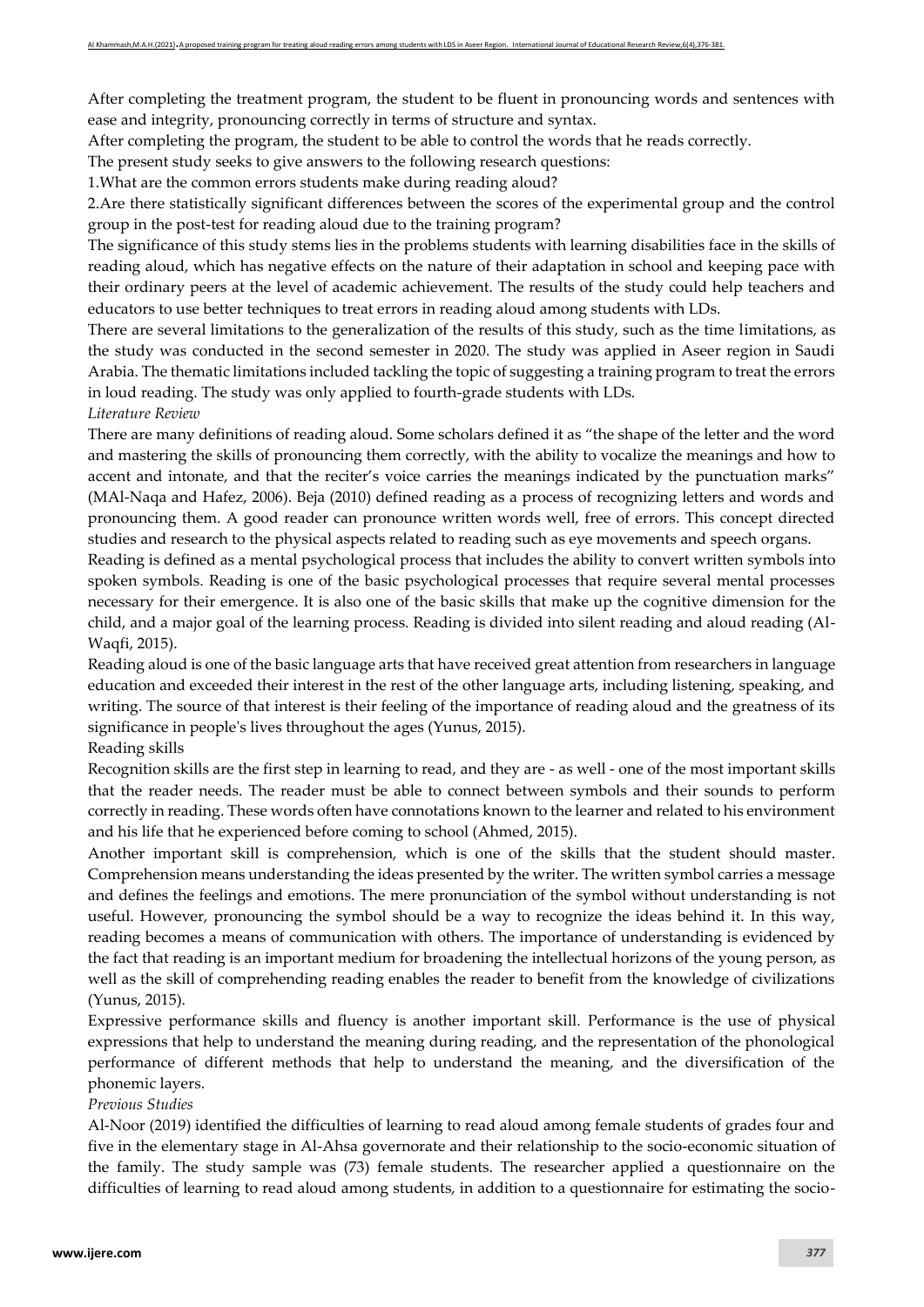economic status of the family. The results showed that the prevalence of difficulties in learning to read aloud reached (20%), and that the degree of prevalence of difficulties in learning to read aloud is above average. In addition, there were no statistically significant differences in the difficulties of learning to read aloud according to the grade (fourth/fifth), or according to the order of birth of the student in her family. The results showed that there is no correlation between the learning difficulties of reading aloud among students of the fourth and fifth grades of elementary school with age level, or with the socio-economic level of the family. Mohammad (2019) drew a map for learning Arabic in high schools and vocational schools in Malang Regency in Indonesia. The study population consisted of (183) high schools and vocational schools, (12) schools were taken as a sample that was selected using the cluster sample. Data were collected using questionnaires that were filled out by Arabic language teachers in all sample schools. Data analysis was conducted and this study found that all Arabic language teachers in senior secondary schools and vocational schools in Malang Regency have a standardized Arabic teacher qualification in the school. Al-Sarrahin (2019) identified the skills of reading aloud necessary for students of the lower basic stage, and the degree to which students of this stage in the Al-Hasa district schools could have some of these skills. The study sample consisted of (345) male and female students distributed among seventeen classes in nine schools. The study tool consisted of a list of suitable reading skills for elementary school students and a notecard for the performance of students in the lower elementary stage of some skills of reading aloud. The researcher put the names of the study sample, and then put a mark in the box for the skill that he/she had mastered to determine the percentage of students' proficiency in skills. The study also used an audio recording of the students' readings, for easy reference, and to ensure the consistency of the analysis by re-listening to these recordings later. The study concluded with a set of necessary skills for third-grade students, and the study also found that the majority of students were at a weak level in the literacy skills that were studied. Makhoul (2019) investigated the intervention program's contribution to enhancing knowledge of Arab academic vocabulary and reading comprehension skills among Arabic-speaking seventhgrade students. The sample of this study consisted of (247) students from four schools in northern Palestine. The units targeted academic vocabulary and reading comprehension skills. To assess the effectiveness of the intervention program, academic vocabulary tests, as well as reading comprehension tests, were conducted. This study concluded that the intervention group showed significantly higher performance in reading comprehension and productive academic vocabulary when compared to the control group. In contrast, no significant improvement was observed in the acceptance of academic vocabulary knowledge. The results of the study indicated the contribution of comprehensive and direct educational curricula for academic vocabulary in enhancing knowledge of academic vocabulary and understanding of reading academic texts. Salem (2020) determined the effectiveness of training in phonemic awareness skills in treating aloud reading difficulties (phonological disorders) among primary school students with learning difficulties to read. The study used three measurement tools: the vocal disturbance notecard, the vocal reading skills notecard, and the scale of appreciation of aloud reading skills. The research sample consisted of (36) students with learning difficulties reading in the third grade of the elementary stage. The results indicated that the training unit on phonemic awareness skills was effective in developing the skills of reading aloud (treatment of vocal disorders among primary school students with difficulties). The training was effective in detail in developing the skills of reading aloud among primary school students with reading difficulties. Nguyenm (2020) explored the role of beneficial, critical, and aesthetic reading situations in engaging students in academic reading at the university and the extent to which these reading situations can be linked to enhancing student learning through academic reading. Using this dynamic view of reading, the study examined insights and evidence from recent research to investigate the relationship between these reading situations and student learning. The analyzed studies point to elements of the machine, critical, and aesthetic reading in curricula that effectively engage learners in academic reading. These reading methods relate to reinforcement learning in terms of individual reflexology, disciplinary engagement, social perspective, and global awareness. In this study, the researchers conducted a literature review and analysis approach by investigating advocates of using a variety of text types, giving students choice of texts, explicitly teaching dynamic reading skills, providing opportunities for social reading practices, and implementing process-based assessments for learning. The study found that these practices could reduce the burden of academic reading by enhancing participation and learning disciplinary knowledge. It is noted that most of the previous studies dealt with reading disabilities, and there are only a few studies according to the researcher's knowledge that has dealt with the subject of reading aloud. This indicates the necessity and importance of conducting more studies and research on the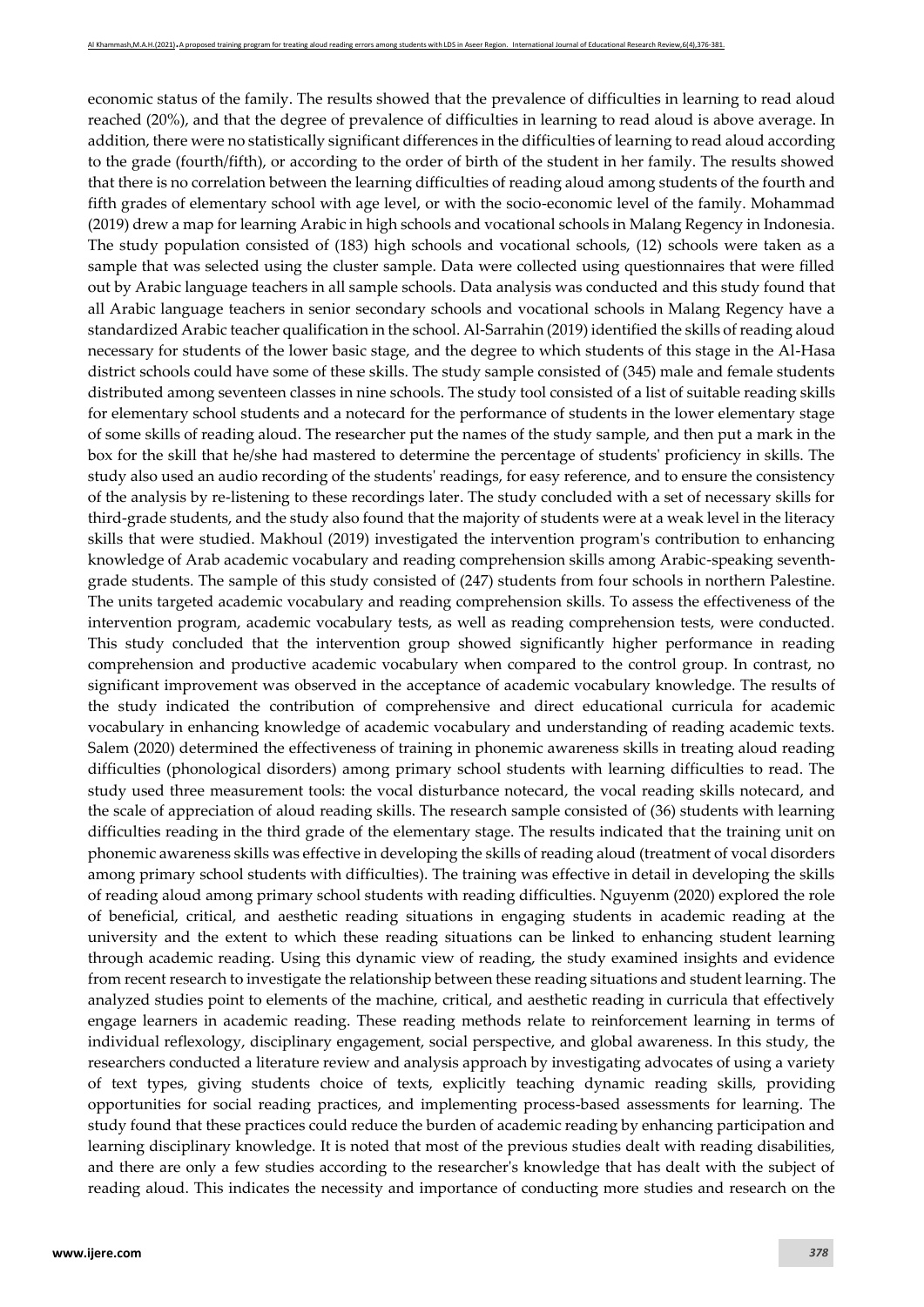difficulties of reading aloud, especially in Aseer region. Within the limits of the researcher's knowledge of previous studies, he found that these studies are a good direction to the researcher in formulating the problem of the study, formulating its concepts appropriately, defining its objectives, formulating the study questions, and identifying its most important indicators, and determining the methodological strategy for the study. The researcher used the information the previous studies have in the theoretical framework and in building the proposed training program. The researcher benefited from previous studies in a lot of valuable information, especially as they dealt with the same topic, but with a different vision.

### **Research Methodology**

This section provides information on the methodology of the present study, which includes population and sample, research instrument, and validity and reliability of the instrument.

#### *Population and Sample*

The study population consisted of all (615) students of the fourth grade of the elementary school in Sarat Abidah governorate for the academic year 2020-2021 according to the statistics of the Education Department in Sarat Abidah, distributed among (45) schools. The study sample consisted of (2) students due to the circumstances of the Corona pandemic and based on the instructions of the supervisor, Dr. Muhammad Mustafa. The school closure prevented from obtaining more members to the sample of the study.

| School name                                      | Gender | Number |
|--------------------------------------------------|--------|--------|
| El<br>Radwan<br>Elementary<br>school             | Male   |        |
| Obaida bin<br>Jarrah<br><b>Elementary School</b> | Male   |        |
| <b>Total</b>                                     |        | 2      |

Table 1. Distribution of the study sample according to the schools

## *Research Instrument*

The study used a proposed educational program as an instrument. The program was applied to the sample to treat the errors in reading aloud. The program was built after reviewing the related literature and previous studies.

Each of the three levels of the program included two units, each unit comprising the following:

Reading texts chosen from the Arabic language curricula.

Questions about the reading text that measure reading skills, such as understanding, distinguishing, deduction, analysis, criticism ... etc.

Exercises following the questions. These exercises were varied and graded, and the aim of them was to train students on a range of reading skills, such as recognizing the meanings of vocabulary, or differentiating between vocabulary similar in shape and different in meaning within different sentences, or exercises asking the student to identify errors in reading when reading it. It also contains the error and then correcting it ... etc.

A set of activities that followed the exercises. The aim was to diversify the methods of achieving the main goal of the program, which is to improve reading among students and to move away from routine, such as visiting the library or getting to know what a group of pictures represents.

To verify the validity of the proposed educational program, the researcher presented this program in its initial form to a panel of qualified judges in the field of education. In light of the observations made by the judges, the necessary modifications were made and the program was designed in its final form.

#### **Results and Discussion**

Results of the first question: "what are the common errors students make during reading aloud?"

Students' errors were classified into three types: deletion, substitution, and addition, according to the diagnostic test. Table 2 includes the number of errors and their percentages of the study sample.

Table 2. The number of students' errors in reading aloud and their percentages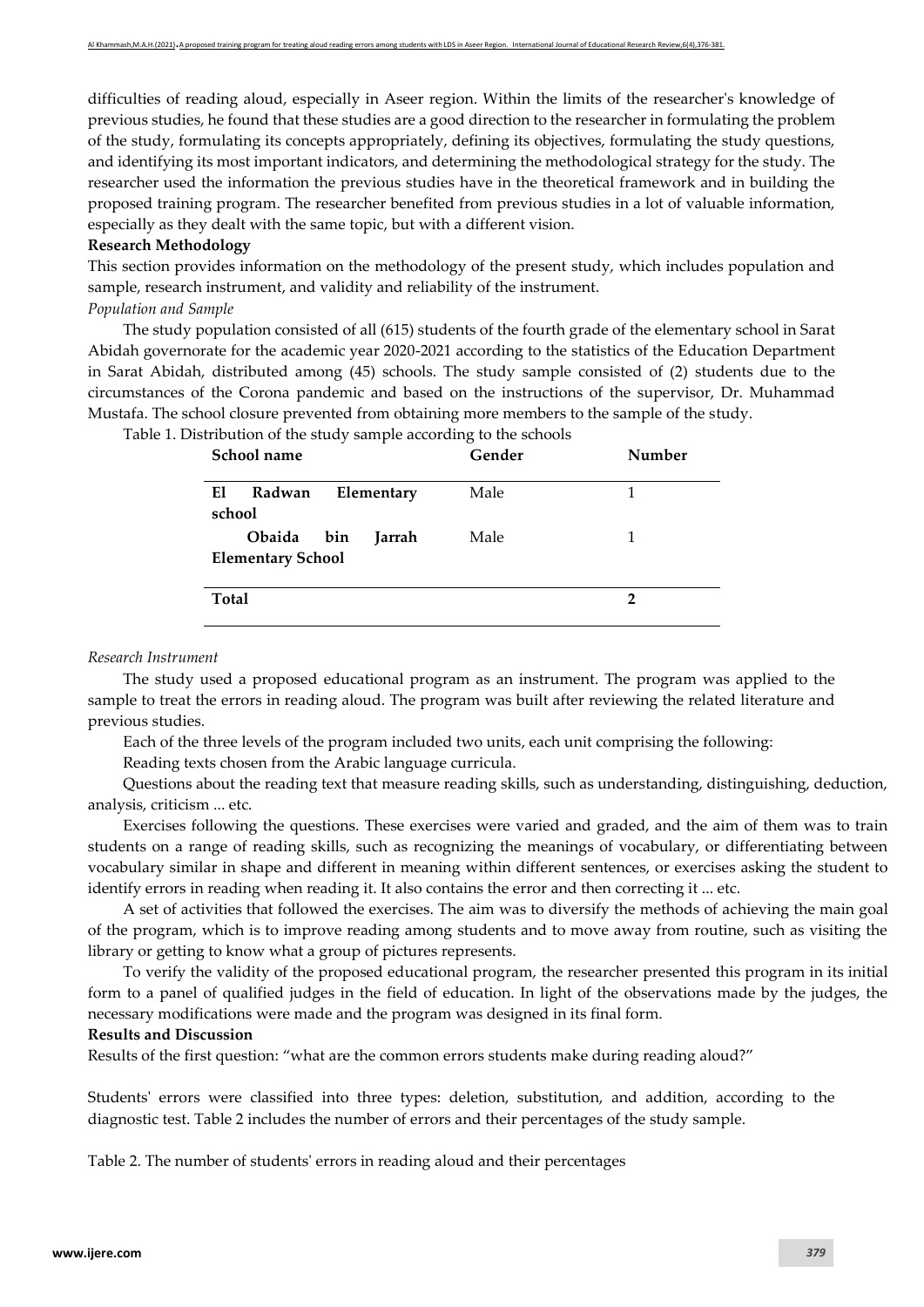| Type<br>error | οf | deletion |            | addition |            | substitution |            |
|---------------|----|----------|------------|----------|------------|--------------|------------|
| Students      |    | Error    | percentage | Error    | percentage | Error        | percentage |
|               |    | amount   |            | amount   |            | amount       |            |
| Student 1     |    | %68      | 329        | %12      | 56         | % 20         | 97         |
| Student 2     |    | %76      | 343        | %10      | 54         | %14          | 77         |

Table (2) shows that the errors of the substitution type were the most common mistakes made by students. The percentage of the second student was 76%, while the first student had the lowest percentage in this type of error, and it was 68%. Errors of the type of deletion came after the substitution in their percentages. The highest percentage of them was for the first student and represented 20% of the total errors, and the percentage of errors for the second student was 14%. The errors of the addition type were higher for the first student, representing 12%, while it was for the second student 10%.

Results of the second question: "Are there statistically significant differences between the scores of the experimental group and the control group in the post-test for reading aloud due to the training program?"

To answer this question, the mean scores and standard deviations of the experimental and control groups were calculated for children enrolled in the resource rooms for the pre and post-tests, and Table (3) illustrates the results.

**Table 3.** The mean scores and standard deviations of the students enrolled in the resource rooms on the pre and post-reading skills test according to the group variable

|              |     | <b>Pre-test</b>   |                       | <b>Posttest</b> |                       |
|--------------|-----|-------------------|-----------------------|-----------------|-----------------------|
| Group        | No. | <b>Mean score</b> | Standard<br>deviation | Mean score      | Standard<br>deviation |
| experimental |     | 27.92             | 5.827                 | 51.55           | 3.699                 |

It is noted from Table (3) that the mean scores of the experimental group on the pretest was (27.92), while the mean scores of the members of the experimental group on the post-test was (51.55). The mean score of the control group on the post-test was (44.18).

The results of the study revealed that the error of the substitution type was the most common mistake of the study sample. The error of the omission type came after the substitution in the percentage of its prevalence in students' readings. The addition type was the least common type of error in student readings. The results of the current study are consistent with the results of previous studies (Al-Sarrahin, 2019; Makhoul, 2019; Salem, 2020; Nguyenm, 2020; Al-Nour, 2019 and Mohammad, 2019). Studies have shown that the number of eye movements during reading varies in a single line according to different individuals, the type of material being read, the type of reading, the growth of the reader, and the condition of the eyes. All these factors are related to the substitution type of errors. The incompatibility between eye movement on the lines of the read text and mental perception leads to this kind of error, as speed in reading denies this compatibility, as well as the increased self-confidence that appears among students of advanced grade levels. Reading aloud is audible and is between a group in most cases, so the reader tries to leave a good impact for the listeners on his reading ability. In this type of reading - reading aloud - the reader uses looking in addition to uttering the symbols in an audible voice to the group of listeners, as well as understanding what he is reading so that he can represent the meaning correctly, such as questioning or wondering. The reader does more than one task simultaneously, which requires him to find a fit between them, and it requires flexibility that leads him to the stage of mastery. Recommendations

In light of the results of this study, the researcher recommends the application of the suggested program to address students' mistakes in reading aloud. It is important to prepare training courses to familiarize male and female teachers with the latest findings of studies related to reading to employ them in educational situations. Teachers should be provided with methods to diagnose students' weaknesses in reading. Teachers should understand the correct reading aloud, realize its modern and real concept, not focus only on pronunciation, and neglect other skills related to it. The practice of reading aloud is not limited to the classroom only, but rather it must go beyond that to other situations in life such as school broadcasting, speeches, and poems at celebrations and festivals ... etc. the study also recommends conducting such a study in other areas, and comparing the results.